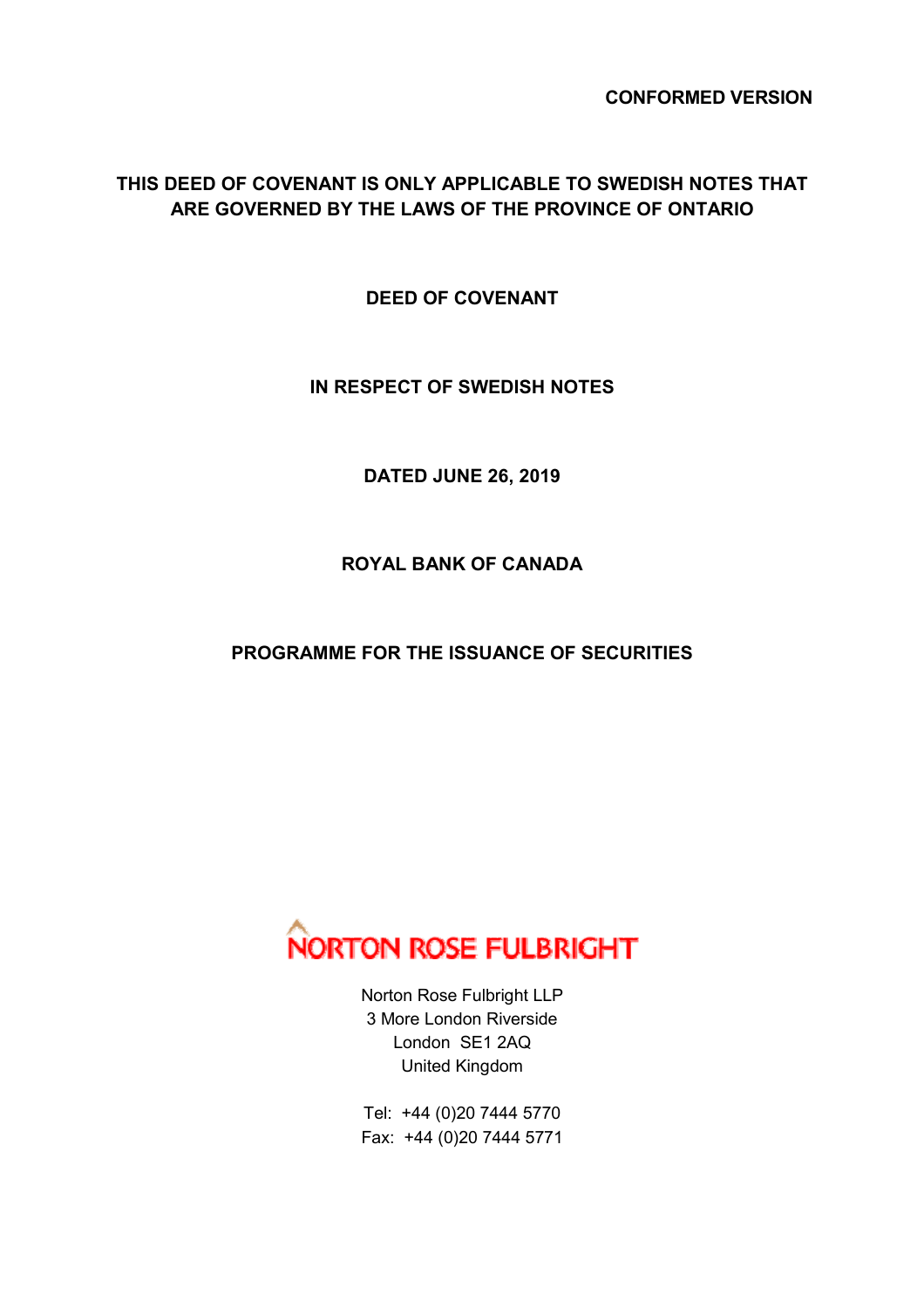**THIS DEED OF COVENANT** is made on June 26, 2019 by **ROYAL BANK OF CANADA** (the "**Issuer**") in favour of the Holders of each Series of Swedish Notes (as defined below).

## **WHEREAS**:

- (A) The Issuer has entered into Amended and Restated Dealership Agreements relating to its Programme for the Issuance of Securities dated September 24, 2018 and June 26, 2019 (as such agreements may be amended and restated, supplemented or replaced from time to time) with the Dealers named in it under which the Issuer proposes to issue from time to time, *inter alia*, Swedish Notes (defined below) and an Amended and Restated Issue and Paying Agency Agreement (the "**Agency Agreement**", which expression includes the same as it may be amended and restated, supplemented, novated or replaced from time to time) dated June 26, 2019 between the Issuer and the agents named therein.
- (B) The Issuer has also entered into an Issuing and Paying Agent Agreement (which expression includes the same as it may be amended, supplemented, novated or restated from time to time) originally dated October 31, 2011 between, *inter alia*, the Issuer and Skandinaviska Enskilda Banken AB (publ), as amended by an amendment agreement dated January 31, 2018 and side letters dated June 8, 2018 and June 26, 2019.
- (C) Certain Notes governed by the laws of the Province of Ontario and the federal laws of Canada applicable therein will be issued by the Issuer in uncertificated and dematerialised book-entry form (the "**Swedish Notes**") in accordance with the Swedish Central Securities Depositories and Financial Instruments Accounts Act (Sw. *lagen (1998:1479) om värdepapperscentraler och kontoföring av finansiella instrument*) (as amended).
- (D) This Deed replaces the Deed of Covenant dated October 12, 2018 executed by the Issuer in respect of Swedish Notes and shall apply to Swedish Notes issued on or after the date hereof. Swedish Notes issued prior to the date hereof shall continue to have the benefit of the deed of covenant of the Issuer in respect of Swedish Notes in place at the time of issuance of such Swedish Notes.
- (E) Terms used in this Deed of Covenant and not otherwise defined shall have the meanings given to them in the Terms and Conditions as defined in the Agency Agreement as amended and/or supplemented by the Final Terms or Pricing Supplement issued in respect of the relevant Swedish Notes (the "**Conditions of the Swedish Notes**").

## **NOW THIS DEED WITNESSES** as follows:

- 1. The Issuer covenants with each Holder of Swedish Notes that each such Holder is entitled to exercise or enforce, in respect of each Swedish Note held by such Holder, the rights and obligations attaching or pertaining to such Swedish Note as set out in the Conditions of the Swedish Notes.
- 2. The Issuer undertakes in favour of each Holder that, in relation to any payment to be made by it under this Deed, it will comply with the provisions of the Condition entitled "Taxation" to the extent that they apply to any payments in respect of the Swedish Notes as if those provisions had been set out in full in this Deed.
- 3. The Issuer will pay any stamp and other duties and taxes, including interest and penalties, payable on or in connection with the execution of this Deed and any action taken by any Holder to enforce the provisions of this Deed.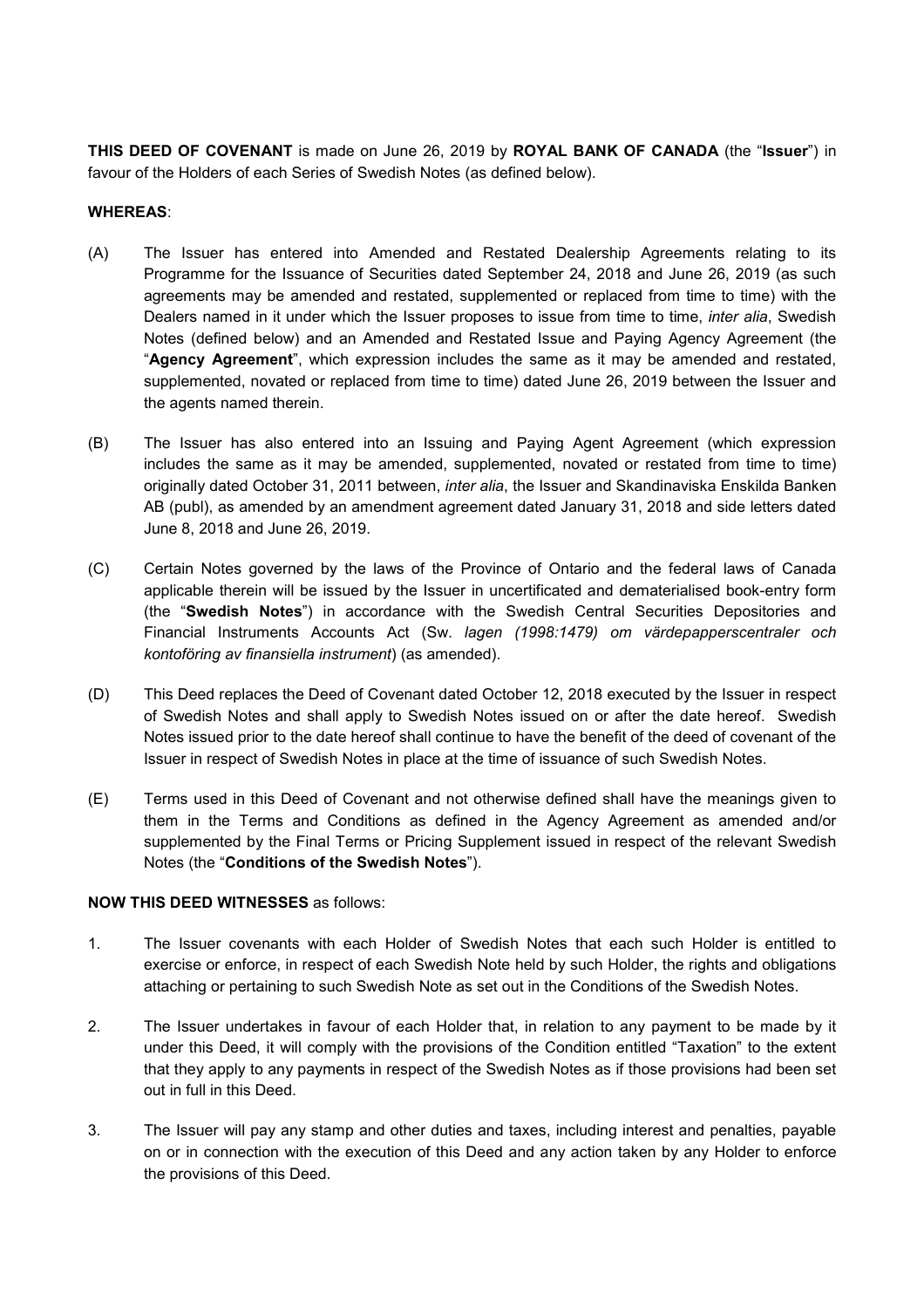- 4. The Issuer represents, warrants and undertakes with each Holder that it has all corporate power, and has taken all necessary corporate or other steps, to enable it to execute, deliver and perform this Deed, and that this Deed constitutes a legal, valid and binding obligation of the Issuer enforceable in accordance with its terms, subject to the laws of bankruptcy and other laws affecting the rights of creditors generally.
- 5. This Deed shall be deposited with and held by The Bank of New York Mellon, London Branch at One Canada Square, London E14 5AL until all the obligations of the Issuer under this Deed have been discharged in full.
- 6. The Issuer acknowledges the right of every Holder to the production of, and the right of every Holder to obtain (upon payment of a reasonable charge) a copy of, this Deed, and further acknowledges and covenants that the obligations binding upon it contained in this Deed are owed to, and shall be for the account of, each and every Holder, and that each Holder shall be entitled severally to enforce those obligations against the Issuer.
- 7. If any provision in or obligation under this Deed is or becomes invalid, illegal or unenforceable in any respect under the law of any jurisdiction, that will not affect or impair (i) the validity, legality or enforceability under the law of that jurisdiction of any other provision in or obligation under this Deed, and (ii) the validity, legality or enforceability under the law of any other jurisdiction of that or any other provision in or obligation under this Deed.
- 8. This Deed, the Swedish Notes and any non-contractual obligations arising out of or in connection with this Deed and the Swedish Notes are governed by, and shall be construed in accordance with, the laws of the Province of Ontario and the federal laws of Canada applicable therein, except that the registration of the Swedish Notes in Euroclear Sweden AB shall be governed by Swedish law.
- 9. The Issuer may not materially amend, terminate or suspend this Deed or its obligations hereunder until the first day after there are no Swedish Notes outstanding and no further Swedish Notes may be issued.
- 10. Recital (D) to this Deed forms an integral part of it.

[Remainder of page intentionally left blank]